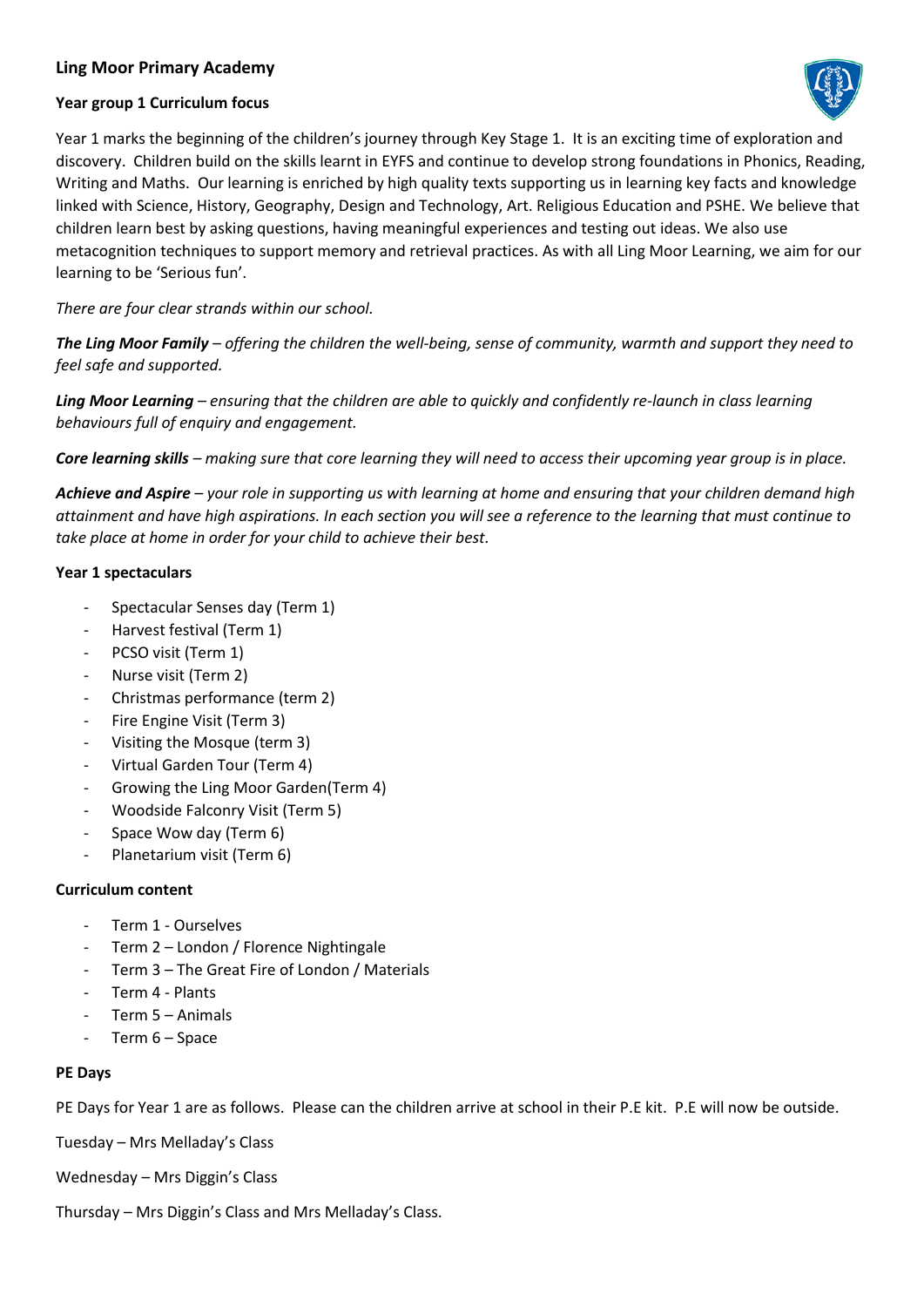## **Reading Books**

Reading books are changed on Mondays and Fridays. Your child will be asked to put their reading folder in the book change box in their classroom. Books will only be change if the reading record has been signed by a parent or carer to indicate that the book has been shared and we ideally would like each book to be read 3 times before it is changed.

#### **Key writing skills**

In Year 1, our main focus is the development of basic skills. These include sentence construction, spelling of keywords and letter formation.

Hold a sentence – say and repeat the sentence you wish to write.

Record the sentence. Ensure correct punctuation is used and any non-key words are spelt in a phonetically plausible manner.

Join two simple sentences together using and.

Form all lowercase letters correctly, starting at the bottom. Begin to form all upper case letters correctly.

Begin to record question and exclamation sentences using appropriate punctuation.

**Going Deeper**: For those children who are assessed as secure in these areas, we will be asking them to deepen their knowledge by including a range of interesting vocabulary to either explain or describe their ideas in greater detail.

# **How you can help at home:**

Lots of reading – both listening to your child and modelling good reading skills to them. Readers make good writers.

Fine Motor Skills – support the development of fine motor skills by encourage your child to undertake a range of activities which require the use of fine dexterity, for example building with lego, colouring and drawing, play dough, threading, hamma beads construction kits and sewing. Your child's class teacher will be able to help with other ideas.

Spelling – weekly spellings will be sent home with your child.

#### **Key maths skills**

Within our maths learning, we will continue to have high expectations of…

Counting - saying numbers in order, forwards and backwards, skip counting in multiples of 2s, 5s and 10s. Accurate one to one correspondence when counting

Addition and subtraction using numbers to 20. Knowledge of associated fact families.

Recall of number bonds within 20 and doubles facts,

Recognise common 2D and 3D shapes presented in different orientations, and know that rectangles, triangles, cuboids and pyramids are not always regular.

**Going Deeper**: For those children who are assessed as secure in Maths we will be asking them to deepen their knowledge and understanding through explanation and problem solving. Children will be asked to apply their knowledge to real life everyday problems as well as more formal word problem activities. The ability to explain their mathematical thinking and ideas is an essential part of greater depth learning.

# **How you can help at home:**

Assist your child with their Learn It's calculations which will be sent home. Listen to and sing a range of counting and number based songs – your child's class teacher will be able to direct you to some useful websites.